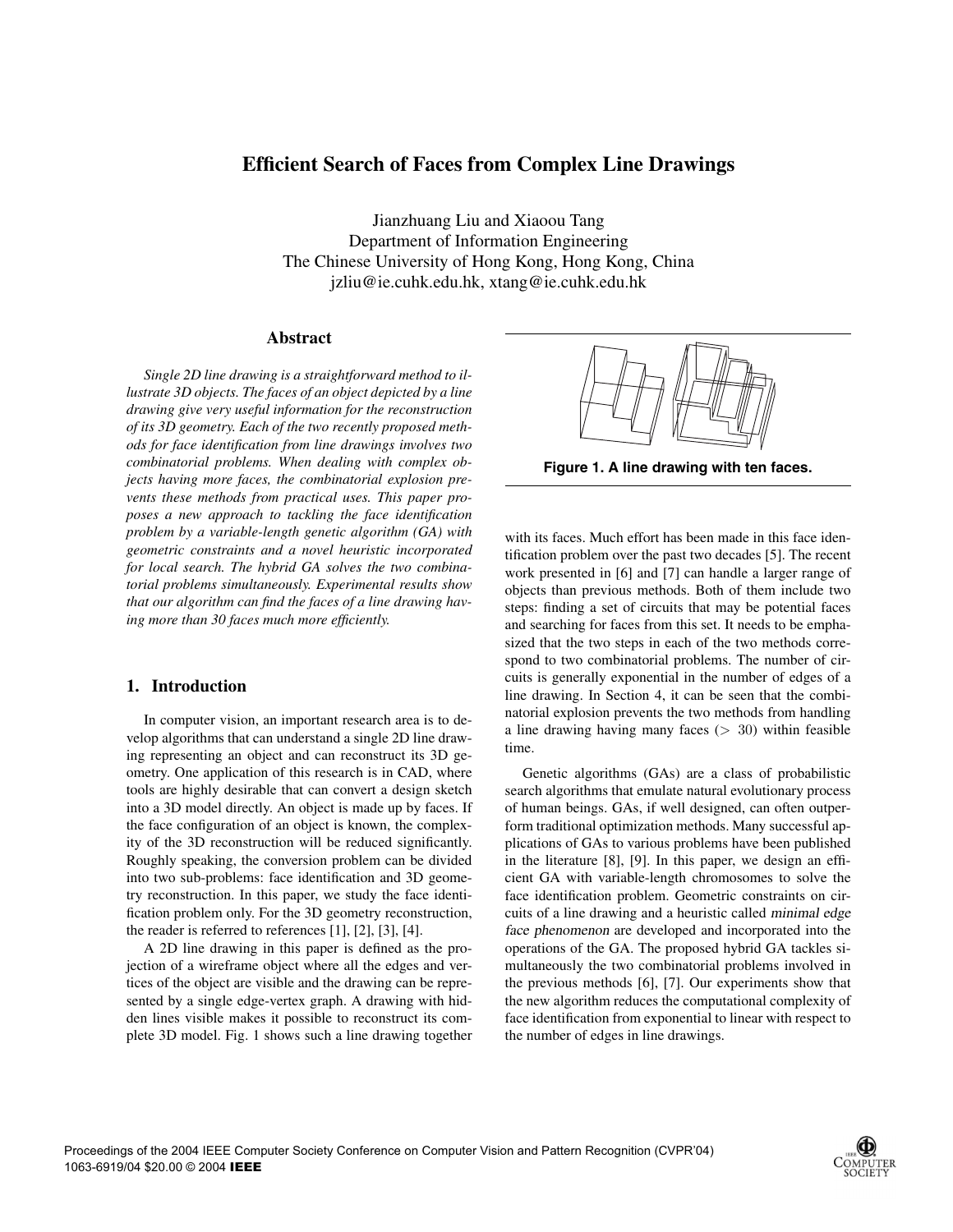# **2. Two related methods**

Among a number of published approaches in face identification [5], the two in [6] and [7] can handle a larger range of objects (manifolds and non-manifolds as shown in Fig. 1 and in Section 4). These two methods are most related to the work in this paper, and will be briefly described in the following. Before that, we list several terms here that will be used in the rest of the paper.

• **Circuit.** A circuit is a closed trail in a graph where all its vertices except the end vertices are distinct.

• **Potential face.** A potential face is a circuit without edges intersecting.

• **Minimal potential face (MPF).** A MPF is a potential face without an edge connecting its nonadjacent vertices.

• **Degree.** The degree of vertex  $v$ ,  $d(v)$ , is the number of edges adjacent to v.

• **Vertex rank.** The rank of vertex  $v$ ,  $R(v)$ , denotes the number of faces with boundaries passing through  $v$ .

• **Edge rank.** The rank of edge  $e$ ,  $R(e)$ , denotes the number of faces with boundaries passing through e.

Shpitalni and Lipson's face identification method [6] is built upon an observation on face configuration and a basic theorem called the face adjacency theorem. The observation, serving as the criterion for the problem, is that given a line drawing, human beings tend to choose a face configuration in which there are as many edges as possible. The face adjacency theorem states that two adjacent planar faces may coexist in the same object if and only if their common edges are collinear. The method can be formulated as follows.

**Definition 1** *Given* n *MPFs generated from a line drawing, the maximum ranks*  $R^+(e)$  *and*  $R^+(v)$  *of all the edges and vertices, and a binary matrix*  $B = [b_{ij}]_{n \times n}$ *, the face identification problem is to search for the subset* x *of the MPFs such that*

minimize: 
$$
\sum [R^+(e) - R(e)] + \sum [R^+(v) - R(v)]
$$
 (1)

subject to: 
$$
R(e) \le R^+(e)
$$
,  $\forall e$  (2)

$$
R(v) \le R^+(v), \ \forall v \tag{3}
$$

$$
b_{ij} = 1, i \neq j, i, j \in x \tag{4}
$$

*where* R(e) *and* R(v) *are the respective actual edge and vertex ranks in* x*, and* B *is obtained according to the face adjacency theorem with*  $b_{ij} = 1$  (0) *denoting that faces i and* j *can (cannot) coexist in the same object.*

In this formulation, (1) implies the criterion and (4) reflects the geometric constraint imposed by the face adjacency theorem. Shpitalni and Lipson calculated the maximum ranks  $R^+(e)$  and  $R^+(v)$  from a line drawing through an iterative procedure (see [6] for details).

Liu and Lee [7] used the same criterion and face adjacency theorem to formulate the problem. They indicated that the maximum edge ranks of a line drawing can be calculated directly by

$$
R^{+}(e) = \min\{d(v_1), d(v_2)\} - 1.
$$
 (5)

We use  $(5)$  to compute the maximum edge ranks of a line drawing in the GA implementation. The face identification in [7] is formulated as follows.

**Definition 2** Let  $w(i)$  be the number of edges of a circuit i. *Given a line drawing and the set of the MPFs,* SMPF*, generated from the drawing, the problem is to*

$$
maximize: f(x) = \sum_{i \in x} w(i), \ x \subset SMPF \qquad (6)
$$

subject to: 
$$
b_{ij} = 1, i \neq j, i, j \in x.
$$
 (7)

Liu and Lee [7] proved that the two formulations in Definitions 1 and 2 are equivalent, and developed a much faster algorithm to find the faces in a drawing based on Definition 2.

Each of the above-mentioned two methods involves two combinatorial problems. The method in [6] generates the MPFs by a circuit space approach, and uses the A<sup>∗</sup> algorithm to search for the optimal solution on a tree constructed by the MPFs. The method in [7] employs a depthfirst search algorithm to find the MPFs, and develops a maximum weight clique finding algorithm to solve the problem in Definition 2. Our experiments show that neither method works for line drawings with more than 30 faces within feasible time.

#### **3. A hybrid GA for face identification**

In this section, we develop a GA with variable-length chromosomes and a local search heuristic for the face identification. Incorporated into the local search algorithm are the maximum ranks, geometric constraints imposed by the face adjacency theorem, and a novel heuristic called minimal edge face phenomenon. The hybrid GA is designed to find solutions by direct search on a line drawing.

Standard GAs generally have these five basic components [9]:

- A genetic representation of solutions to a problem.
- A scheme to create an initial population of solutions.
- A fitness function to evaluate how good a solution is.
- Genetic operators used to generate offspring.
- Parameters of GAs.

A GA searches some solution space by maintaining a population  $P(t)$  of individuals (chromosomes) in each generation  $t$ . A solution is encoded into a chromosome. The main advantage of maintaining a population is that with

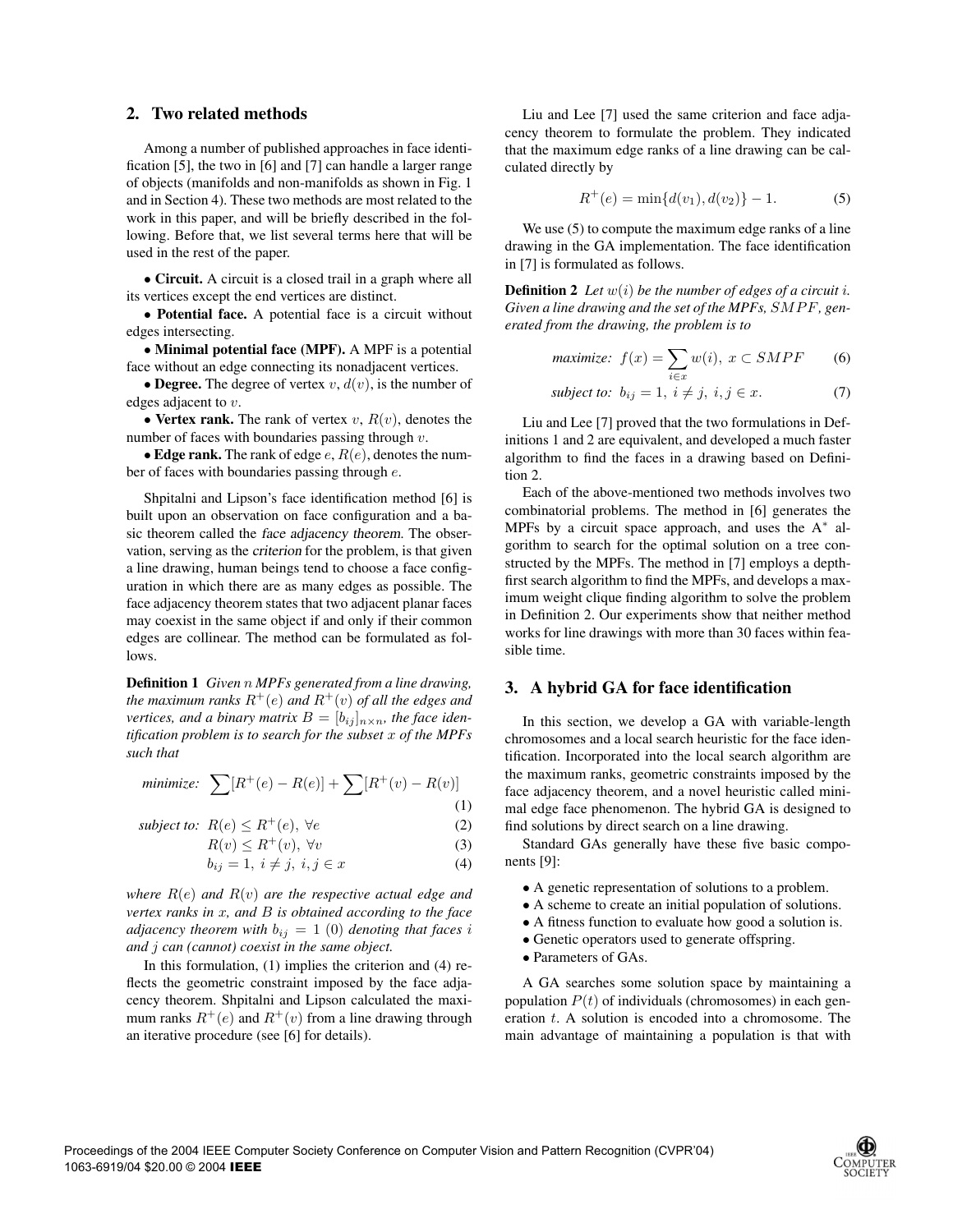many different solutions available, the search has greater chances to find global optima. The overall quality (fitness) of the solutions is improved generation after generation. In each generation, some individuals undergo stochastic transformations through genetic operators to create new individuals (offspring)  $O(t)$ . Two commonly-used operators are crossover and mutation. A new generation is formed by the selection of fitter individuals from  $P(t)$  and  $O(t)$ . It is expected that the GA converges to the best solutions after a number of generations. The framework of the standard GA is rather general. A simple GA, however, does not usually give satisfactory results for a difficult optimization problem. In the following, we will design a GA to meet the nature of the face identification problem and to solve it efficiently.

#### **3.1. Genetic representation and fitness function**

The first step to design a GA is to encode a solution into a chromosome. A chromosome consists of a number of genes. For the face identification, we use a gene to represent a MPF. Unlike fixed-length chromosomes in most GAs, here the length of a chromosome is variable since the number of the faces of an object is unknown in advance. Fig. 2 shows a chromosome having  $m$  genes (MPFs) at some generation.

Given a line drawing with all the edges visible, human beings tend to choose a face configuration in which there are as many edges as possible. This is the criterion for our solution to the face identification problem (which is also the criterion in [6] and [7]). The MPFs kept in a chromosome give a possible solution to the problem. We define a fitness function used to evaluate a chromosome as follows.

**Definition 3** *The fitness of a chromosome* k *is evaluated by*

$$
f_k(x) = \sum_{i \in x} w(i) \tag{8}
$$

*where* x *is the set of compatible MPFs currently stored in the chromosome, and* w(i) *denotes the number of edges of a MPF* i*.*

Here maximizing  $f_k(x)$  implies the criterion, and the term compatible imposes a constraint on the MPFs. Obviously, the more MPFs are added into a chromosome, the higher is its fitness. However, whether or not a new MPF can be added into the chromosome is determined by the geometric constraint, the face adjacency theorem. In other words, all the MPFs in a chromosome must be able to coexist in the same object. We call these MPFs compatible.



**Figure 2. A chromosome having** m **genes.**



**Figure 3. A block with a hole, where hidden edges are shown in dashed lines for easier observation.**

#### **3.2. Minimal edge face phenomenon**

A face of an object corresponds to a circuit constructed by some edges in a line drawing. For an edge of a line drawing with all the vertices of degree  $> 1$ , we can always find a circuit passing through the edge and having fewest edges. Such a circuit is called a minimal edge circuit. Through extensive observation, we have found that it is very likely for a minimal edge circuit to stand for a face. Among all the edges of the line drawings given in this paper and in the two previous papers [6], [7], the percentage of a minimal edge circuit being a face is as high as about 95%. We call this the minimal edge face phenomenon.

Looking at the line drawing in Fig. 1, we can see that this phenomenon applies to all the edges. However, not all such circuits are faces of an object. An example can be seen from the drawing shown in Fig. 3 depicting a block with a hole passing through it. From edge (3, 4), we can find a minimal edge circuit  $(3, 2, 1, 6, 5, 4, 3)$  in the drawing but it is not a face. Moreover, not all faces are minimal edge circuits, such as the two faces each with eight edges in Fig. 1, and the face  $(1, 7, 8, 9, 10, 4, 5, 6, 1)$  in Fig. 3.

Although there are exceptions, the minimal edge face phenomenon can apply to most cases. This heuristic leads to a very effective local search scheme described in the next section. Together with the GA, it efficiently solves the two combinatorial explosion problems involved in the previous methods [6], [7] simultaneously.

#### **3.3. Local search scheme**

Given a set of MPFs stored in a chromosome, the local search scheme tries to extend the chromosome by adding into it as many MPFs as possible. However, a new MPF, if added into the chromosome, has to be compatible with all the existing MPFs in it. Thus the following two conditions will be used in the local search algorithm:

• **Condition 1.** The new MPF does not cause the rank of any edge  $e$  in the line drawing to exceed the maximum edge rank  $R^+(e)$ .

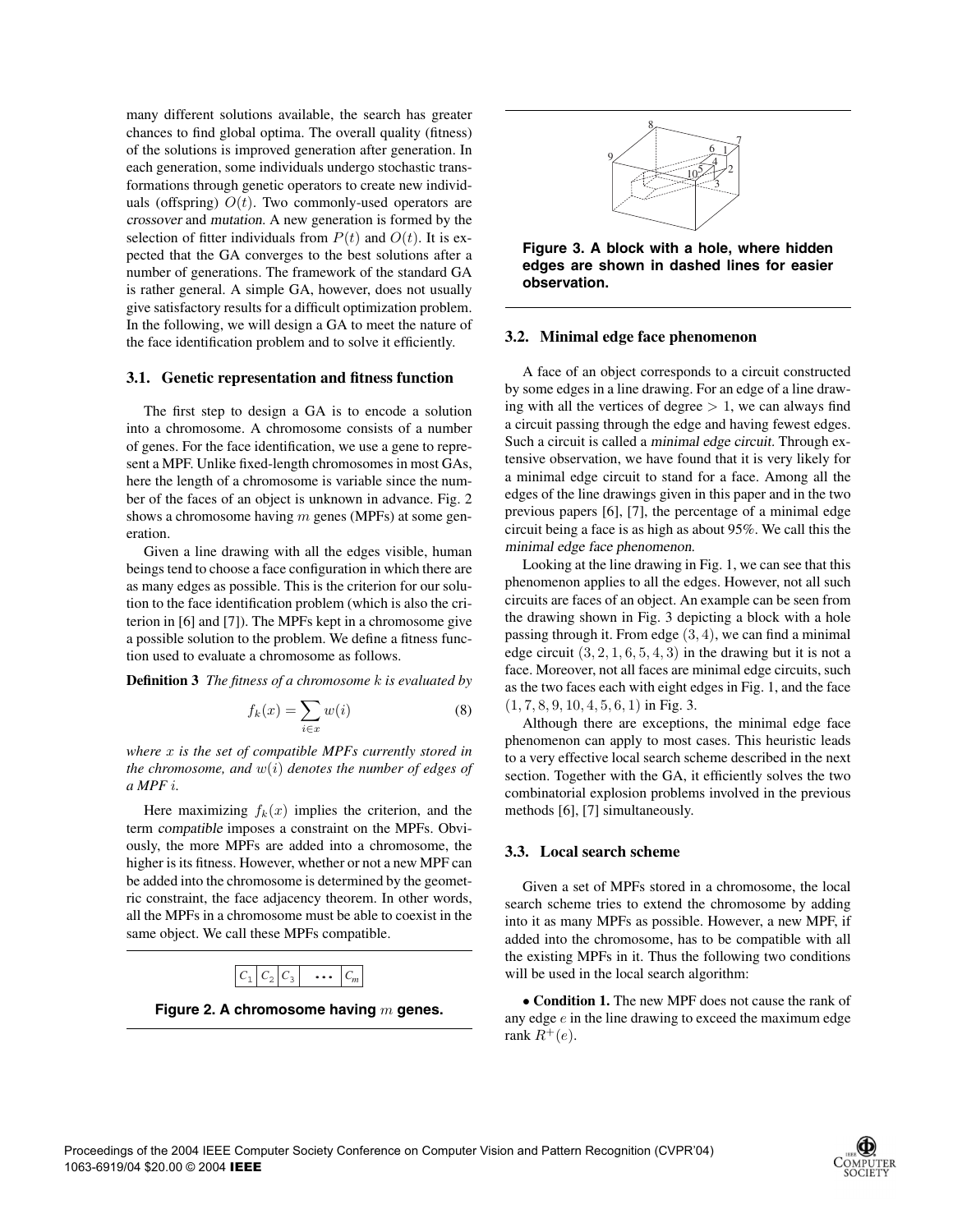• **Condition 2.** It can coexist in the line drawing with all the MPFs stored currently in the chromosome.

Now we discuss how to search for MPFs in order to fill a chromosome. We define a new term first, which will be used in Algorithm 1.

**Definition 4** *Given a set* x *of MPFs currently stored in a chromosome,*  $RR(e) = R^+(e) - R(e)$  *is called the remaining edge rank of an edge* e*, where* R(e) *is obtained from the MPFs.*

When  $x = \emptyset$ , all the remaining edge ranks are equal to their corresponding maximum edge ranks. In this case, any MPF is allowed to appear in the chromosome. For an edge  $e$ , when  $RR(e)=0$ , no new MPF can pass through this edge.

A new MPF is searched from a line drawing based on both the minimal edge face phenomenon and the remaining edge ranks. Algorithm 1 describes the pseudo-code of the local search algorithm.

**Algorithm 1.** (Extending a chromosome)

[To add more minimal edge MPFs into the set  $x$  of MPFs currently stored in the chromosome by searching on the line drawing with the edges numbered from 1 to  $|E|$ , given the remaining edge ranks,  $RR(e)$ ,  $e = 1, 2, ... |E|$ .]

- 1. **procedure**  $Extension(x)$
- 2. Generate a random permutation  $(r_1, r_2, ..., r_{|E|})$  where  $r_i \neq r_j \text{ for } i \neq j \text{, and } r_i, r_j, i, j \in \{1, 2, ..., |E|\}$
- 3. **for**  $i = 1$  **to**  $|E|$  **do**
- 4. **if**  $RR(r_i) > 0$  **then**
- 5. **begin**
- 6. Call  $Finding MinimalEdgeMPF(r_i)$
- 7. **if** there exists a new MPF **and** it can coexist with all the MPFs currently in  $x$  then
- 8. Add it to x **and** update RR
- 9. **end**

In this algorithm, the search for more MPFs is done by examining the edges one by one in a random way (Step 2) when the procedure is called. The purpose is to reduce the risk for the algorithm to get trapped in local maxima. Step 6 calls another procedure to search for one minimal edge MPF passing through edge  $r_i$  if the remaining rank  $RR(r_i) > 0$ . When there exists such a MPF, we have to test whether Condition 2 is satisfied (Step 7). If yes, the MPF is added into the chromosome and then the remaining edge ranks recorded in the array RR have to be updated (Step 8).

 $Finding MinimalEdgeMPF()$  is a modified version of Moore's efficient breadth-first search algorithm for finding a shortest path in a graph [10]. Due to the limit of space, it is not given here. The interested reader may find the detail in [11].



**Figure 4. A single point crossover.**



Figure 5. Two valid children from  $O_1$ .

#### **3.4. Mutation and crossover**

Mutation and crossover are two commonly-used operators in GAs. It is worth noting that after an operation on a chromosome, the MPFs in the chromosome must still be able to coexist with each other in the line drawing.

The process of mutation makes the genes of a selected chromosome undergo random changes with a small mutation rate. The motivation behind it is to introduce a diversity of solutions into the population. In our application of the GA, mutation is performed by simply deleting some genes (MPFs) in a chromosome with a small rate.

Crossover is the main operator in the GA. Its goal is to mate good chromosomes to generate better offspring. With a crossover rate, it operates on two selected chromosomes by combining the genes of the two. We use a single point crossover to produce two children  $O_1$  and  $O_2$  from two parents  $P_1$  and  $P_2$ , as shown in Fig. 4. However, the MPFs in  $O_1$  or  $O_2$  may not be able to coexist in the same line drawing. Let us take  $O_1$  as an example. Suppose each of the three MPF pairs,  $C_2$  and  $C_5$ ,  $C_2$  and  $C_7$ , and  $C_4$  and  $C_7'$ , cannot coexist in the drawing. To maintain valid children, some MPFs must be deleted. Two valid children  $O_1^1$ and  $O_1^2$  from  $O_1$  are shown in Fig. 5, which are shorter and have most compatible MPFs in  $O_1$ . Similarly, we may obtain two valid children  $O_2^1$  and  $O_2^2$  from  $O_2$ .

It is common in GAs that two parents produce two children in order to maintain the same population size. Here we keep two best children out of  $O_1^1$ ,  $O_1^2$ ,  $O_2^1$  and  $O_2^2$ , which can be seen from the hybrid GA given in the next section.

# **3.5. The hybrid GA**

Combining the standard GA with the local search scheme, we formulate the hybrid GA in Algorithm 2, where  $MaxGeneration$  denotes the maximum generation the algorithm will reach, and  $PopulationSize$  is an even integer denoting the size of the population  $P(t)$ . The local search procedure *Extension* (Algorithm 1) is incorpo-

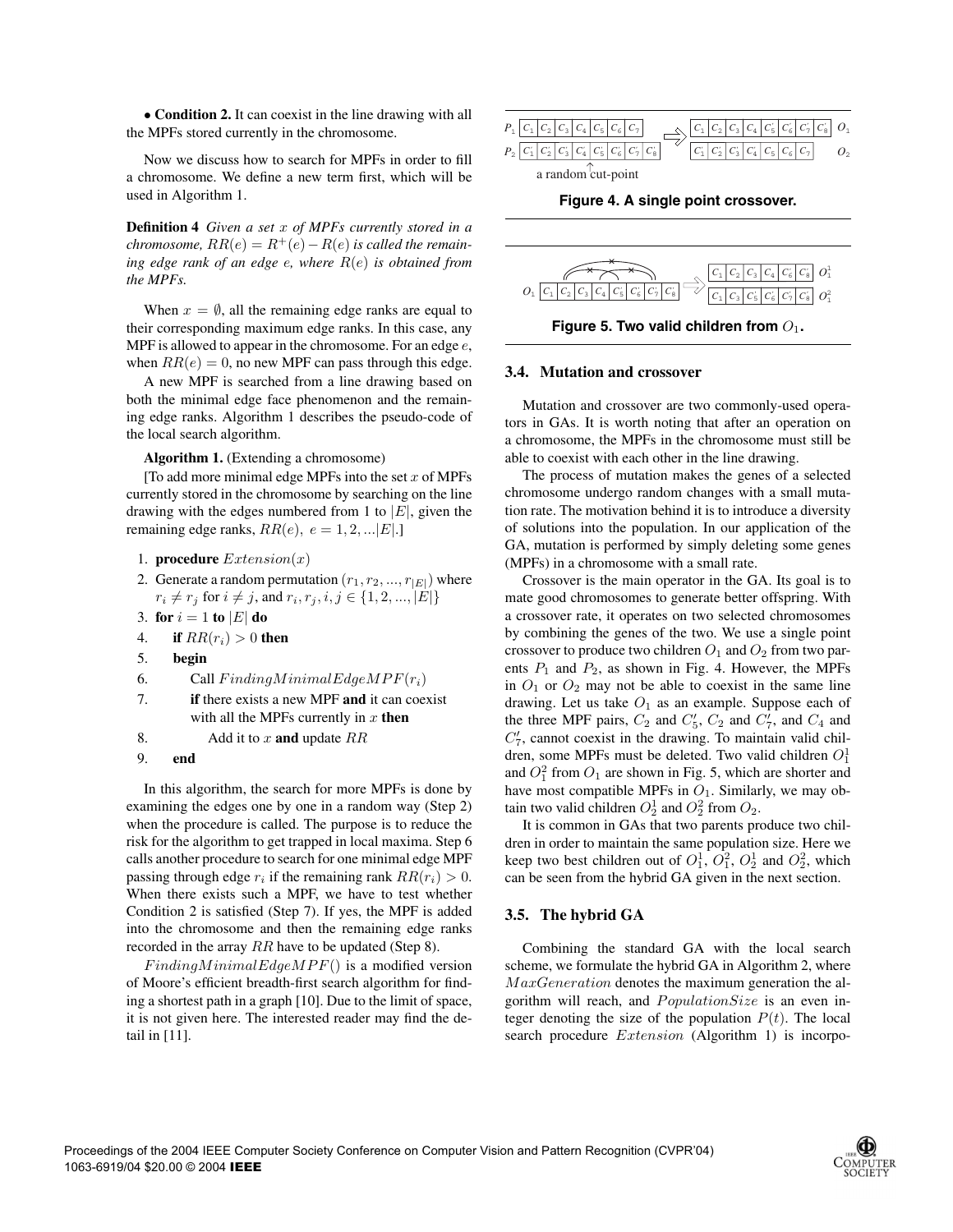rated into the standard GA, always trying to add more faces into chromosomes to make them fitter.

### **Algorithm 2.** (Hybrid GA)

- 1.  $t \leftarrow 0$
- 2. Initialize  $P(t)$  by calling  $Extension(x)$  with  $x = \emptyset$ for each chromosome in  $P(t)$
- 3. Calculate the fitness value of each chromosome in  $P(t)$  using (8)
- 4. **while**  $t \leq MaxGeneration$  **do**
- 5. **begin**
- 6. Rank the chromosomes in  $P(t)$  linearly based on their fitness values
- 7. **for**  $i = 1$  **to** PopulationSize/2 **do**
- 8. **begin**
- 9. Select two chromosomes j and k from  $P(t)$ based on the ranking
- 10. Perform mutation on  $j$  and  $k$  with a mutation rate, producing two chromosomes  $l$  and  $m$
- 11. Perform single-point crossover on  $l$  and  $m$ with a crossover rate, producing another two chromosomes  $n$  and  $o$
- 12. Delete incompatible MPFs in  $n$  and  $o$ , producing four valid children  $n_1$ ,  $n_2$ ,  $o_1$  and  $o_2$
- 13. Call *Extension* to extend  $n_1$ ,  $n_2$ ,  $o_1$  and  $o_2$ , and keep the best extended two in  $O(t)$
- 14. **end**
- 15. Form  $P(t + 1)$  by selecting *PopulationSize*/2 best chromosomes in  $P(t)$  and  $PopulationSize/2$ best chromosomes in  $O(t)$

16.  $t \leftarrow t + 1$ 

17. **end**

# **4. Experimental results**

A number of experiments have been conducted to demonstrate that our hybrid GA can identify faces from line drawings very efficiently and robustly. We also compare the efficiency between the GA and the algorithm in [7]. We do not compare with the algorithm in [6] because the algorithm in [7] is already much faster than it. In what follows, LLA and HGA are short for the algorithm in [7] and the hybrid GA, respectively.

All the algorithms are implemented using Visual C++, running on a 1 GHz Pentium III PC. In HGA, the population size, maximum generation, mutation rate and crossover rate, are set to be 50, 15, 0.05 and 0.9, respectively, for all the experiments.

The first set of line drawings for testing HGA come from all the objects given in [6] and [7]. HGA finds the same faces in each object as the other two algorithms, and takes about 0.25 second each. It is not necessary to compare the computational times between HGA and LLA on



**Figure 6. Four stairs models.**

|                   | Stairs 1              | Stairs <sub>2</sub>   | Stairs 3            | Stairs <sub>4</sub>    |
|-------------------|-----------------------|-----------------------|---------------------|------------------------|
| Faces             | 32                    | 36                    | 38                  | 39                     |
| Edges             | 90                    | 102                   | 108                 | 114                    |
| <b>MPFs</b>       | 2561                  | 8089                  | 16428               | 48126                  |
| Memory in LLA     | $> 6.5 \times 10^{6}$ | $> 6.5 \times 10^{7}$ | $>2.6\times10^{8}$  | $>2.3\times10^{9}$     |
| Memory in HGA     | $< 2.5 \times 10^5$   | $< 2.5 \times 10^5$   | $< 2.5 \times 10^5$ | $< 2.5 \times 10^{-5}$ |
| Time taken by LLA | 9s                    | 95s                   | 1632s               |                        |
| Time taken by HGA | 0.35s                 | 0.43s                 | 0.48s               | 0.50s                  |

**Table 1. Results for the four models in Fig. 6.**

these objects with less than 30 faces because LLA is also fast enough to handle them.

Next we show another set of objects each with more than 30 faces. In Fig. 6, four stairs models with increasing faces are shown. The 32 faces in Stairs 1 found by HGA are also shown. Table 1 summarizes the results for the four stairs. It is obvious that the number of MPFs grows exponentially with the number of edges, which causes both memory and computational time taken by LLA to increase exponentially. Let us consider the memory requirement first. In LLA (also in the algorithm in [6]), most memory consumption is due to the generation of the matrix  $B = [b_{ij}]_{n \times n}$ with  $n$  being the number of MPFs (see Definitions 1 and 2). When there are 48126 MPFs in Stairs 4, LLA needs at least  $48126 \times 48126 \simeq 2.3 \times 10^9$  basic memory units. In HGA, however, the memory requirement does not depend on the number of MPFs, but on the sizes of the two largest arrays to store chromosomes in  $P(t)$  and  $O(t)$ , which together need a memory of less than

 $2 \times$  Population  $\times$  Max\_Length\_Of\_A\_Chromosome  $\times$ Max Length Of A Circuit.

In our experiments, the maximum lengths of a chromosome and a circuit are less than 50. Therefore,  $P(t)$  and  $O(t)$  to-